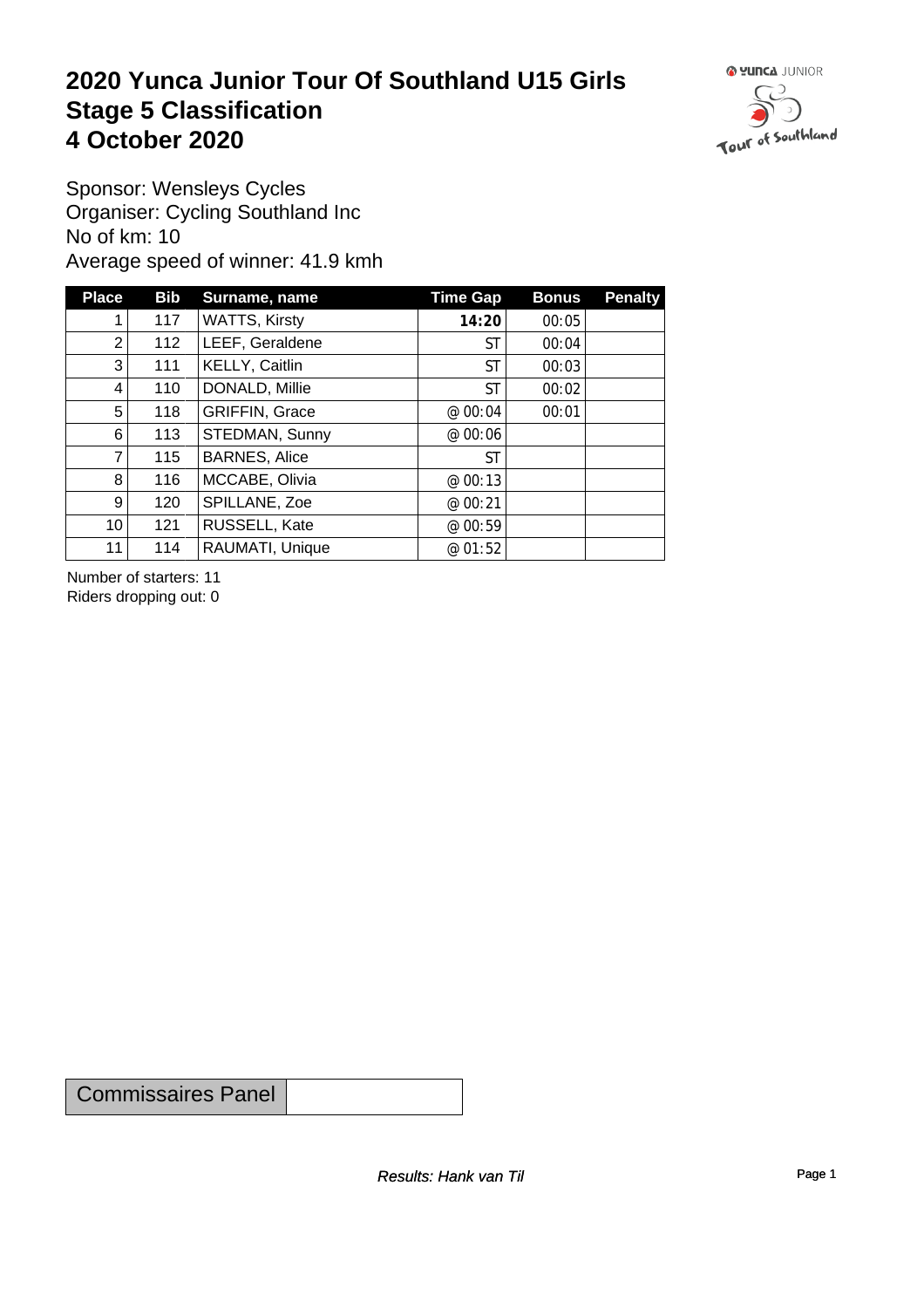### **2020 Yunca Junior Tour Of Southland U15 Girls General Classification (Stage 5)**<br>
4 October 2020 **4 October 2020**



Organiser: Cycling Southland Inc

| <b>Place</b>   | <b>Bib</b> | Surname, name         | <b>Time Gap</b> |
|----------------|------------|-----------------------|-----------------|
|                | 117        | <b>WATTS, Kirsty</b>  | 3:15:14         |
| $\overline{2}$ | 110        | DONALD, Millie        | @00:24          |
| 3              | 115        | <b>BARNES, Alice</b>  | @00:50          |
| 4              | 112        | LEEF, Geraldene       | @ 06:28         |
| 5              | 120        | SPILLANE, Zoe         | @ 08:21         |
| 6              | 118        | <b>GRIFFIN, Grace</b> | @ 10:00         |
| 7              | 113        | STEDMAN, Sunny        | @13:57          |
| 8              | 111        | KELLY, Caitlin        | @ 15:51         |
| 9              | 121        | RUSSELL, Kate         | @17:27          |
| 10             | 116        | MCCABE, Olivia        | @20:54          |
| 11             | 114        | RAUMATI, Unique       | @46:13          |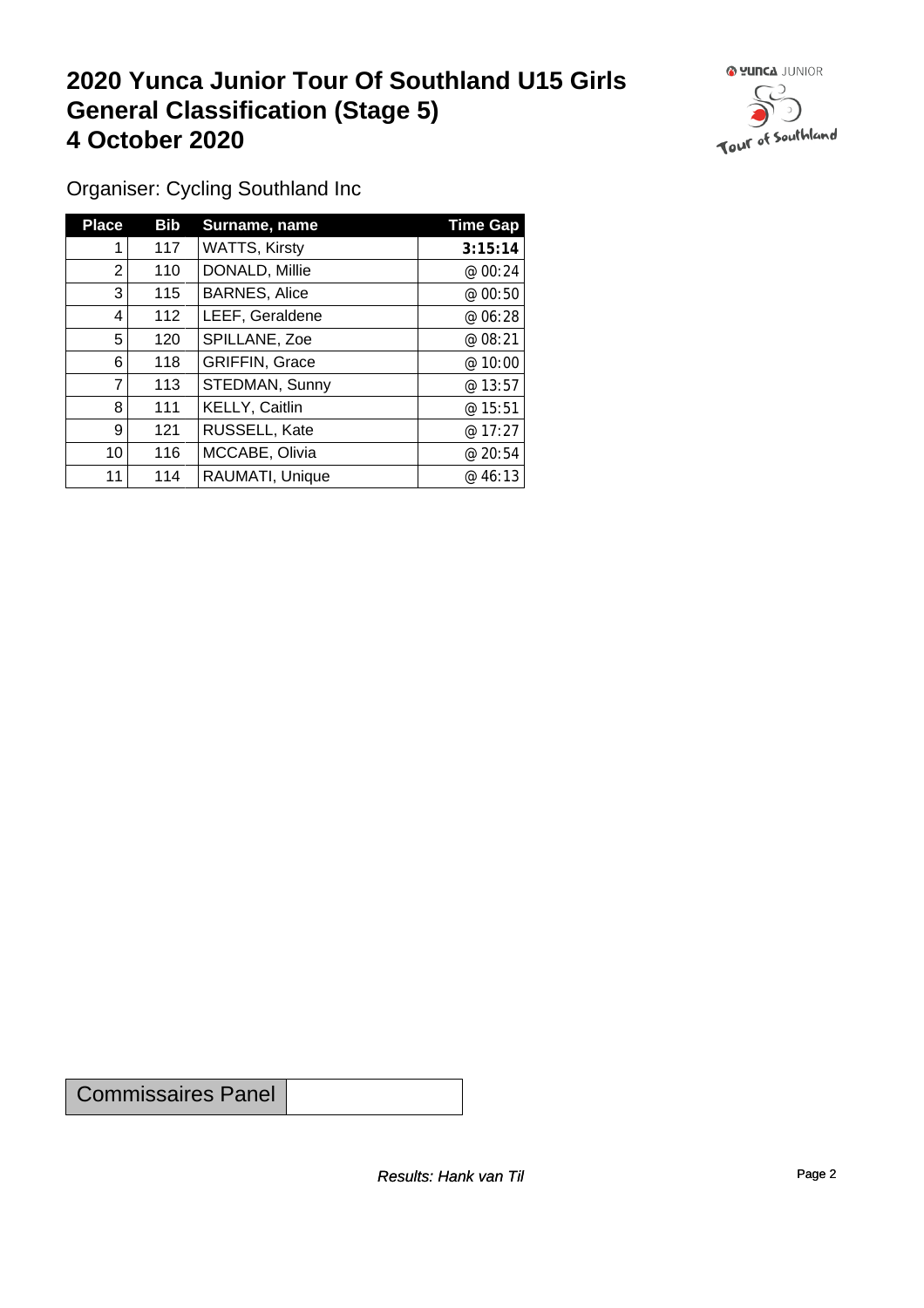### **2020 Yunca Junior Tour Of Southland U15 Girls Sprint Classification (Stage 5) 4 October 2020**



Organiser: Cycling Southland Inc

| <b>Place</b> |     | Bib Surname, name    | <b>Points</b> |
|--------------|-----|----------------------|---------------|
|              | 112 | LEEF, Geraldene      |               |
|              | 110 | DONALD, Millie       |               |
| 3            | 117 | <b>WATTS, Kirsty</b> |               |
|              | 111 | KELLY, Caitlin       |               |
| 5            | 120 | SPILLANE, Zoe        |               |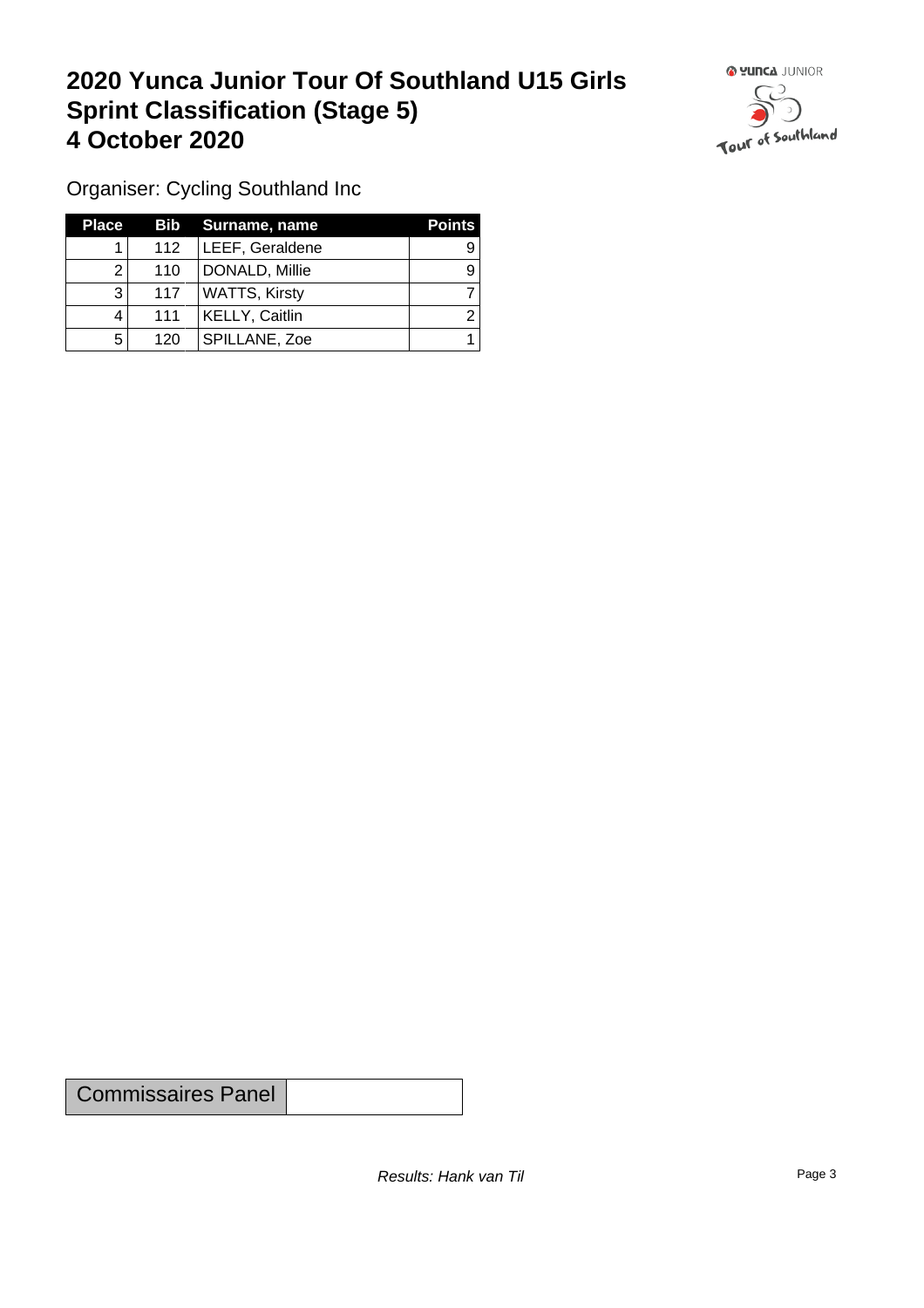## **2020 Yunca Junior Tour Of Southland U15 Girls KOM Classification (Stage 5) 4 October 2020 19 To 2020 19 To 2020 19 To 2020**



Organiser: Cycling Southland Inc

|     |                  | Place Bib Surname, name | <b>Points</b> |
|-----|------------------|-------------------------|---------------|
|     | 117 <sup>1</sup> | ∣ WATTS, Kirsty         | 10            |
| 21  |                  | 115   BARNES, Alice     |               |
| ? । | 110              | DONALD, Millie          | ∽             |